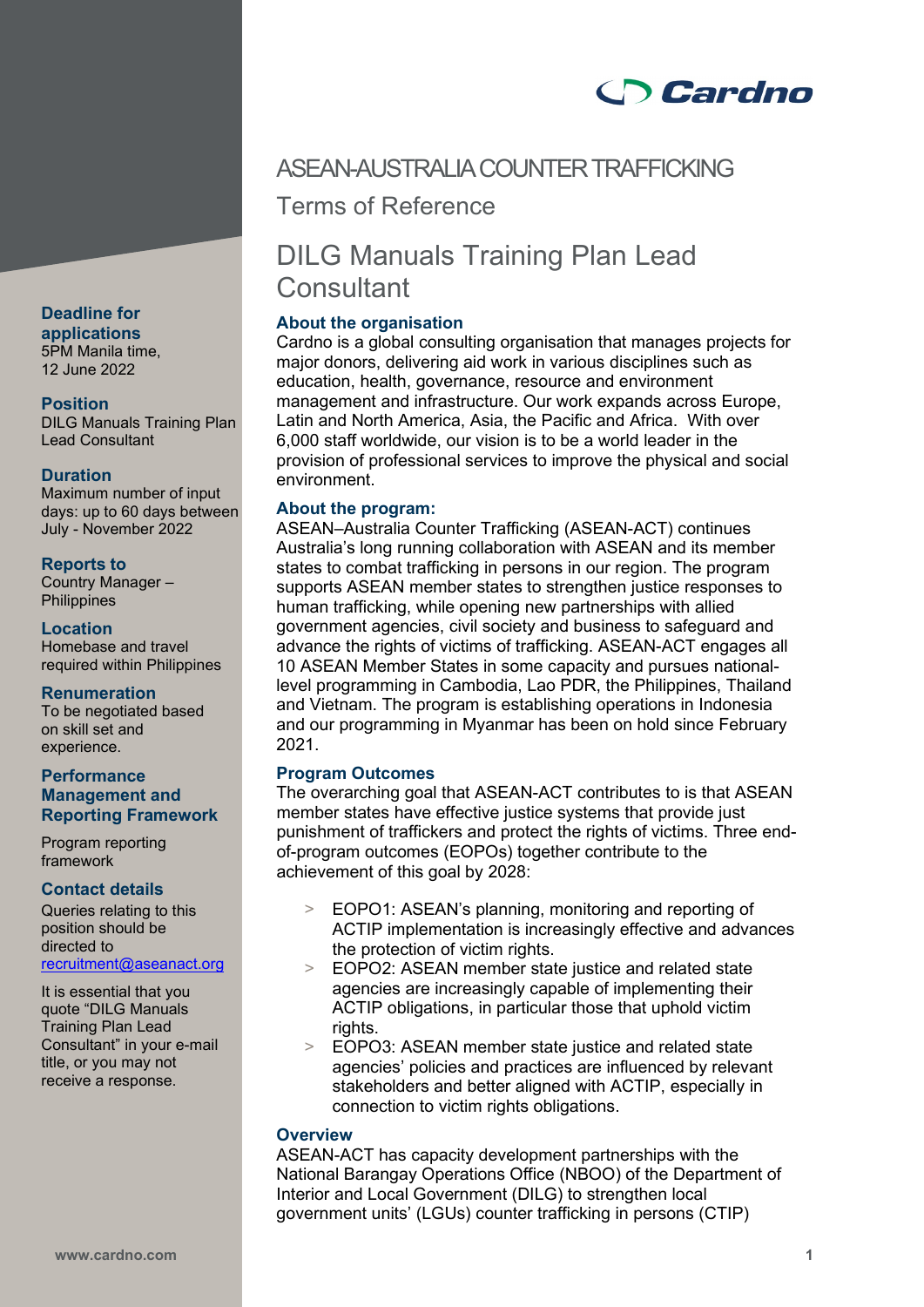

policies and programs. The NBOO has requested ASEAN-ACT to support the capacity building of LGUs, initially through a roadshow to promote three manuals that have been developed by the DILG with technical support from ASEAN-ACT: the Anti-Violence Against Women and their Children and Anti-Trafficking in Persons Roadshow Manual; the Operationalization Manual for Local Committees on Anti-Trafficking in Persons and the Violence against Women and their Children (LCAT VAWC); and the Drafting an Anti-Trafficking in Persons Ordinance Manual.

The roadshow will target end users of these three manuals, primarily local government officials involved in the management of trafficking and violence against women and children cases.

# **Objective**

Working under the supervision of the ASEAN-ACT Country Manager – Philippines and ASEAN-ACT team, the Consultant will design training and facilitation plans for the delivery of the three DILG training manuals mentioned above and develop other tools to support the capacity development roadshow.

#### **Target users**

DILG-NBOO central office staff, technical working group (IAC-VAWC and IACAT) DILG regional and field focal persons, and other identified trainers by the NBOO.

## **Areas of Responsibility**

The Consultant will be responsible for:

- Undertaking preparatory meetings, including consultations as required, including but not limited to:
	- o Consultations with NBOO and Inter Agency Council Against Trafficking (IACAT) and Inter Agency Council on Violence Against Women and Children (IAC-VAWC) partners to develop the training design, workshop details, mechanics, and flow for each DILG manual.
	- o Undertake preparatory and consultative meetings with NBOO to finalize the training plan.
	- o Consultations with ASEAN-ACT team members.

Development of methodology, design, and facilitation of 'write shops'/workshops to be held on agreed dates, including but not limited to:

- > Develop an appropriate timeline and schedule for the delivery of the workshops Preparation of PowerPoint presentations for the 'write shop'
- > Documentation, collection, and collation of outputs
- > Analysis of outputs.

The Consultant shall deliver to ASEAN-ACT the final form of the outlined Expected Outputs (see below). In developing the final outputs, the Consultant shall:

## **Child protection**

Cardno is committed to child protection and safeguarding the welfare of children in the delivery of our International Development programs. Recruitment and selection procedures reflect this commitment and will include relevant criminal record checks.

#### **Cardno is an equal opportunity employer**

Cardno encourages women to apply. Cardno recognises the moral and legal responsibility to provide an equal opportunity workplace by ensuring that all recruitment and selection decisions are based on the best qualified and experienced candidate who can perform the genuine inherent requirements of the position.

#### **Cardno is committed to Safety and the Prevention of Sexual Abuse and Harassment (PSEAH), Child Protection and bribery**

**prevention**. We want to engage with the right people to deliver our client programs. As part of our approach you will be subjected to formal background screening, criminal record checks, employment verification, and periodic compliance checks. All Cardno staff receive safety, compliance and safeguards training and are responsible for contributing to a safer working culture.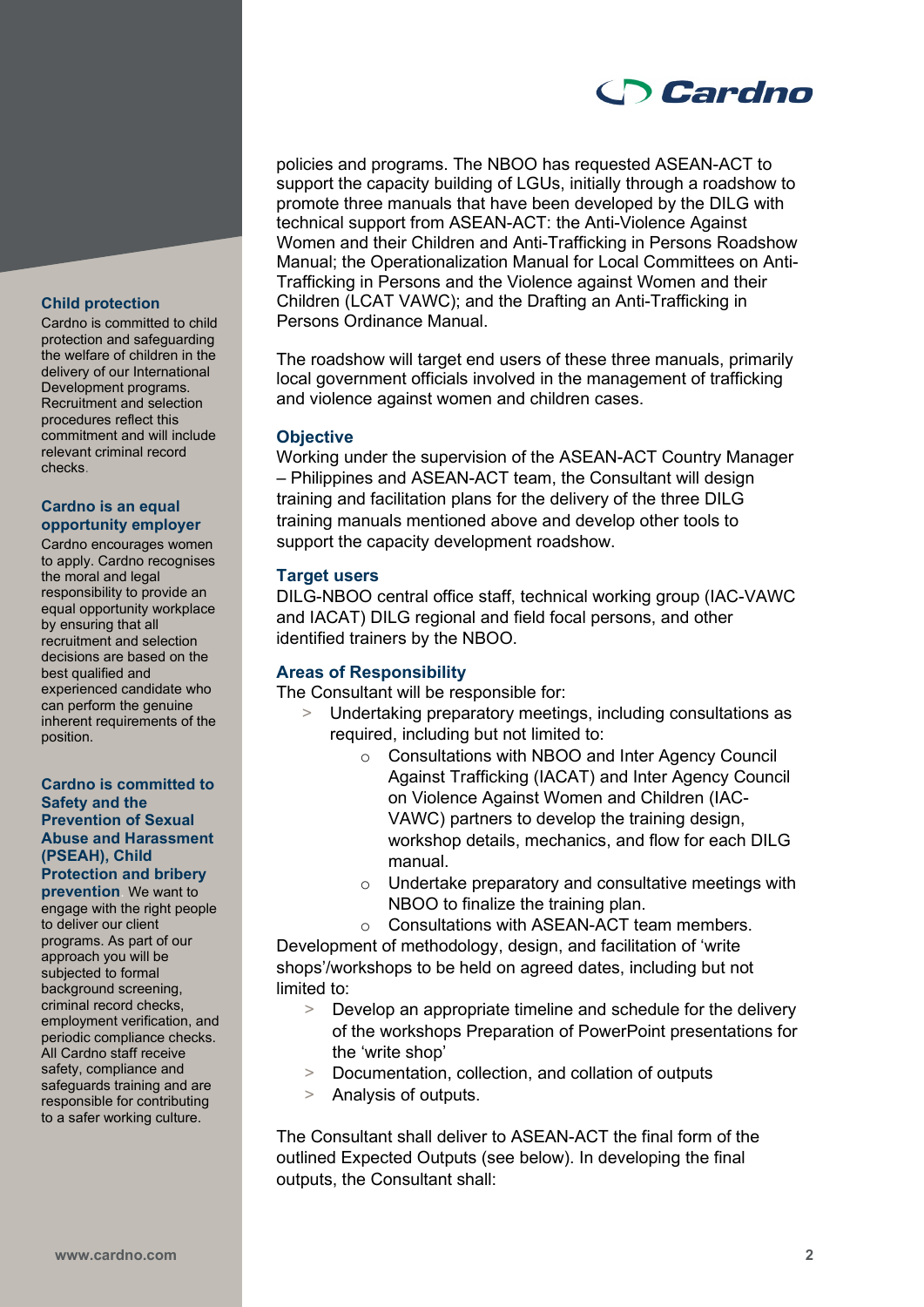

- > Review the existing DILG resource materials;
- > Assess and determine the training needs of the NBOO and the technical working group;
- > Incorporate appropriate adult learning principles, including a 'learning by doing' in the training plan;
- > Incorporate the ASEAN Convention on Trafficking in Persons, Especially of Women and Children (ACTIP) in the training plan as relevant;
- > Incorporate the implementation of the Mandanas-Garcia Ruling on the devolution of national programs and strengthening of LGU programs on CTIP in the training plan;
- > Incorporate the possible changes in the local and national government level brought about by the May 2022 elections in the training implementation and delivery;
- > Incorporate victim-centric and human rights-based approaches in trafficking investigations and prosecution; including gender sensitive, social inclusion and victim rights principles, as well as principles on trauma informed care and sensitive handling of minors in TIP cases;
- > Preferably, provide required and new knowledge to counterparts to encourage acceptance of necessary changes and processes advised by the ASEAN-ACT team;
- > Work together with ASEAN-ACT to support the development of NBOO's capacity to deliver the training;
- > Ensure Philippine references and terms are appropriate for the specific relevant contexts; and
- > Incorporate other areas which may later be identified.

#### **Expected Outputs**

The following should be conducted within the timeline:

- > Training Needs Assessment for the NBOO and other partners
- > Finalized training plan accepted by NBOO and ASEAN-ACT for the:
	- o Anti-Violence Against Women and their Children and Anti-Trafficking in Persons Roadshow Manual
	- o Operationalization Manual for Local Committees on Anti-Trafficking in Persons and the Violence against Women & their Children (LCAT VAWC)
	- o Drafting an Anti-Trafficking in Persons Ordinance Manual
- > **Finalized electronic and ready-to-print/publication-ready copies of the following:** 
	- o Conduct training of trainers (TOT) for the NBOO and other partners.
	- o Training design for the 3 DILG resource materials
	- o Training tools, PowerPoint presentations, and other instructional materials.

#### **Qualifications**

> Demonstrated knowledge in the design and delivery of training and facilitation plans and workshops;